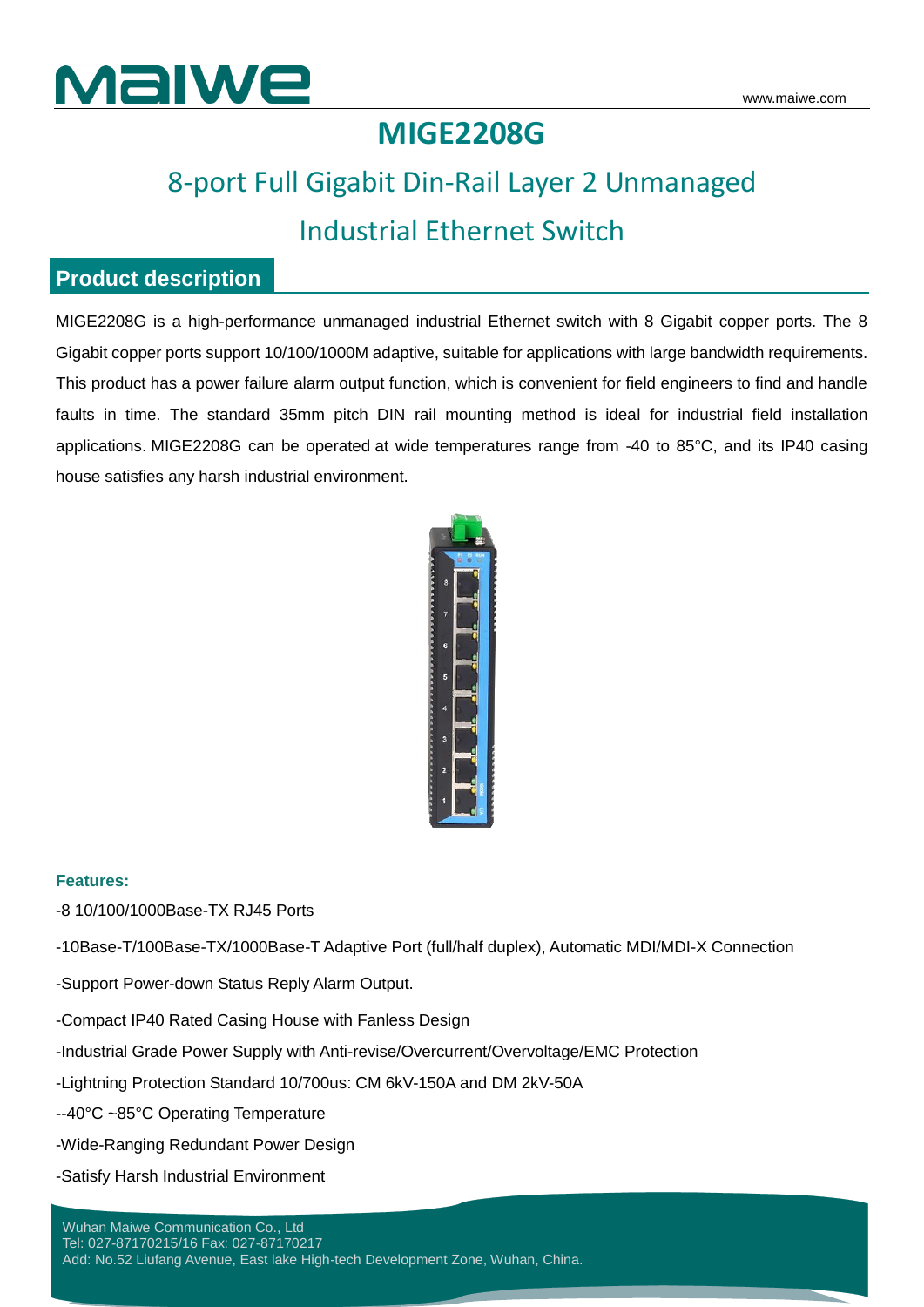# Malwe

| <b>Product specification</b>       |                                                                                      |
|------------------------------------|--------------------------------------------------------------------------------------|
| <b>Technical Parameters</b>        |                                                                                      |
| <b>Protocol Standard</b>           | IEEE802.3, IEEE802.3u(100Base-TX/100Base-FX), IEEE802.3x,<br>IEEE802.3ab(1000Base-T) |
| <b>Switch Capability</b>           |                                                                                      |
| <b>MAC Table Size</b>              | 4k                                                                                   |
| Switch Bandwidth                   | 16Gbps                                                                               |
| Switch Latency                     | $<$ 5µs                                                                              |
| <b>Interface</b>                   |                                                                                      |
| Gigabit ports                      | Port numbers: 8                                                                      |
|                                    | Connector: RJ45 copper port                                                          |
|                                    | Baud rate: 10/100/1000M auto-negotiation for copper port                             |
| Terminal block for relay alarm     | 5.08mm terminal block, 1A@24VDC                                                      |
| Terminal block for power input     | 5.08mm terminal block                                                                |
| <b>Communication Distance</b>      |                                                                                      |
| Twisted-pair                       | 100m(CAT5/CAT5e cable)                                                               |
| <b>LED Indicator Lights</b>        |                                                                                      |
| Front panel LED lights             | Port light: LINK/ACT; SPEED                                                          |
|                                    | Power status light: PWR1, PWR2                                                       |
| <b>Power</b>                       |                                                                                      |
| Power supply                       | DC12~48V<br>DC48V<br><b>AD220V</b>                                                   |
| Power consumption                  | <6W                                                                                  |
| Overload protection                | support                                                                              |
| Inversed protection                | support                                                                              |
| <b>Working Environment</b>         |                                                                                      |
| Operating temperature              | -40 $^{\circ}$ C~85 $^{\circ}$ C                                                     |
| Storage temperature                | $-45^{\circ}$ C $-85^{\circ}$ C                                                      |
| Ambient humidity                   | 5%~95%                                                                               |
| <b>Physical Characteristics</b>    |                                                                                      |
| Shell                              | IP40 protection, aluminum alloy shell                                                |
| Wuhan Maiwe Communication Co., Ltd |                                                                                      |

Tel: 027-87170215/16 Fax: 027-87170217 Add: No.52 Liufang Avenue, East lake High-tech Development Zone, Wuhan, China.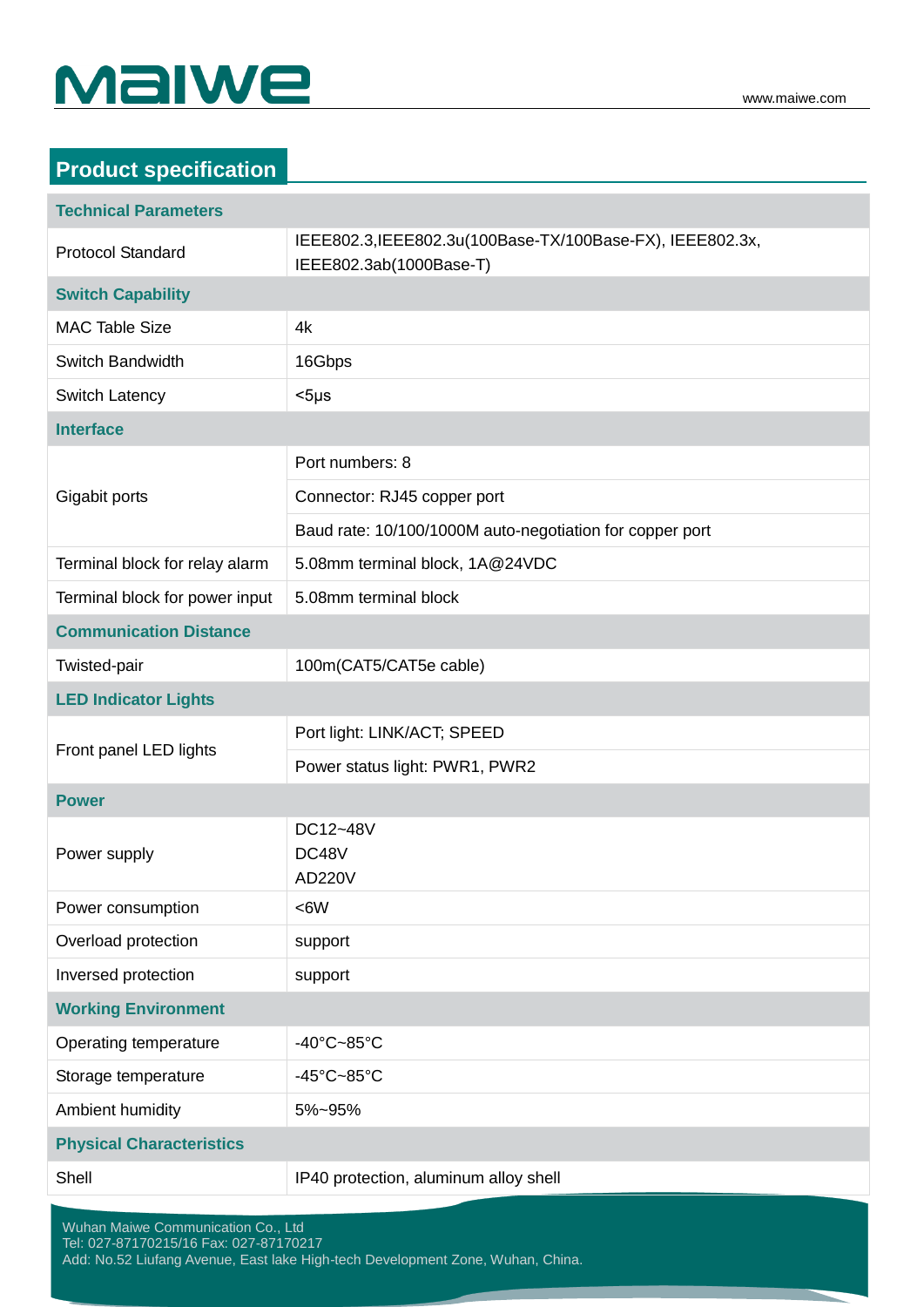# $\mathsf{\mathbf{M}\mathbf{al}}\mathsf{\mathbf{w}\mathbf{R}}\mathsf{\mathbf{w}\mathbf{w}\mathbf{m}\mathbf{a}}\mathsf{w}\mathsf{w}\mathsf{m}\mathsf{a}}$

| Installation             | Standard 3.5 Din-rail mounting                                                                                                                                        |  |
|--------------------------|-----------------------------------------------------------------------------------------------------------------------------------------------------------------------|--|
| <b>Dimension</b>         | 33.0mmx144.0mmx97.0mm                                                                                                                                                 |  |
| <b>Industry Standard</b> |                                                                                                                                                                       |  |
| <b>EMC</b>               | EN61000-4-2(ESD), Level 4<br>EN61000-4-3(RS), Level 4<br>EN61000-4-4(EFT), Level 4<br>EN61000-4-5(Surge), Level 4<br>EN61000-4-6(CS), Level 4<br>EN61000-4-8, Level 5 |  |
| Impact                   | IEC60068-2-27                                                                                                                                                         |  |
| Falling                  | IEC60068-2-32                                                                                                                                                         |  |
| <b>Shock</b>             | IEC60068-2-6                                                                                                                                                          |  |
| <b>Warranty</b>          |                                                                                                                                                                       |  |
| Warranty                 | 5 Years                                                                                                                                                               |  |
| Certification            | CE, FCC, RoHS                                                                                                                                                         |  |